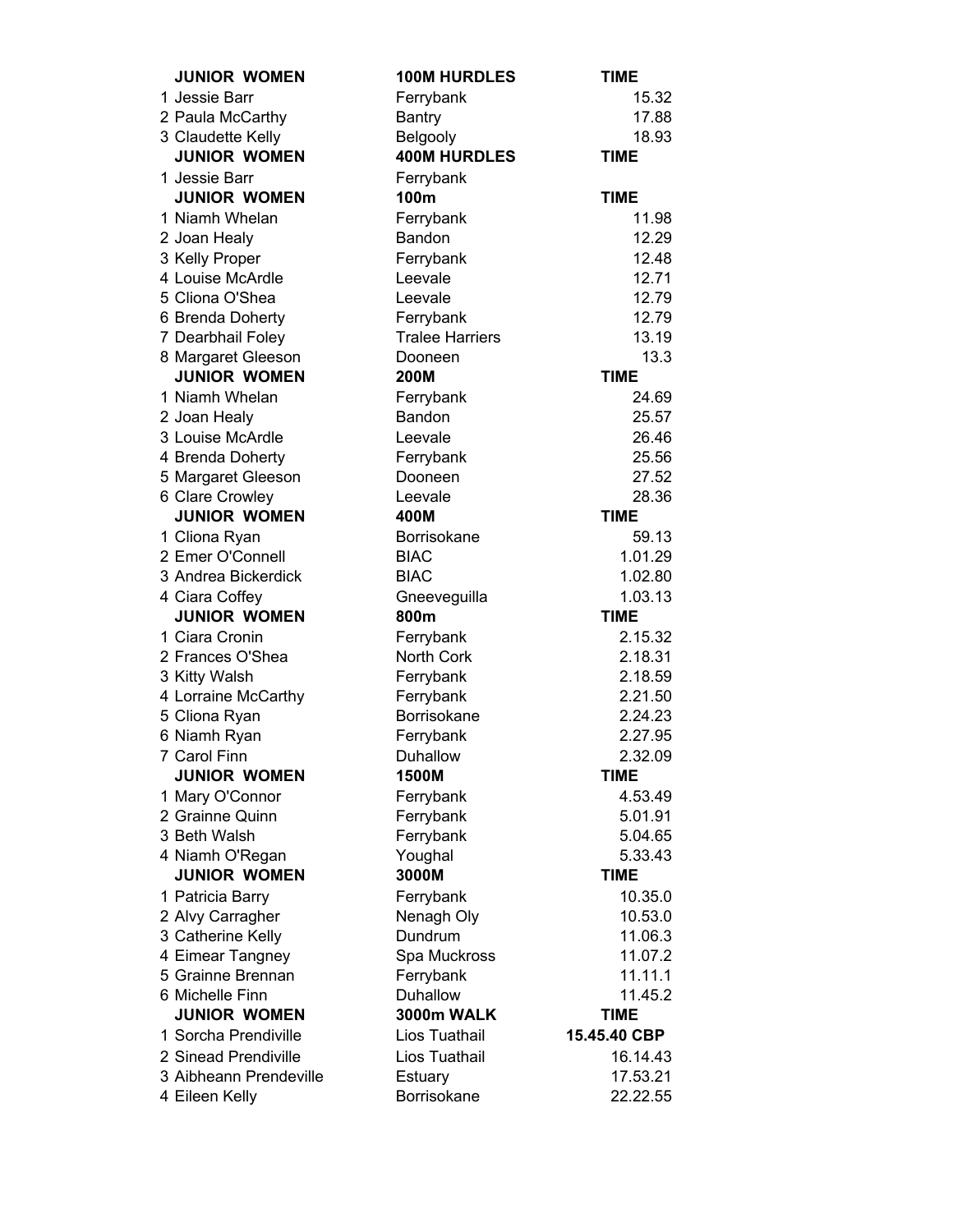| <b>JUNIOR WOMEN</b>   | <b>LONG JUMP</b>       | <b>DISTANCE</b> |
|-----------------------|------------------------|-----------------|
| 1 Kelly Proper        | Ferrybank              | 5.95            |
| 2 Sinead Donnelly     | Ferrybank              | 5.01            |
| 3 Amanda Nevin        | Borrisokane            | 4.77            |
| 4 Marguerite O'Connor | Gneeveguilla           | 4.66            |
| 5 Paula McCarthy      | Bandon                 | 4.62            |
| 6 Megan Dunne         | <b>Tralee Harriers</b> | 4.45            |
| 7 Aoife O'Malley      | <b>Bilboa</b>          | 4.32            |
| 8 Jenny Carroll       | <b>Borrisokane</b>     | 4.25            |
| 9 Rebecca Spellman    | <b>Tralee Harriers</b> | 4.23            |
| <b>JUNIOR WOMEN</b>   | <b>TRIPLE JUMP</b>     | <b>DISTANCE</b> |
| 1 Jessie Barr         | Ferrybank              | 10.74           |
| 2 Marguerite O'Connor | Gneeveguilla           | 9.58            |
| 3 Rebecca Spellman    | <b>Tralee Harriers</b> | 9.35            |
| 4 Jenny Carroll       | Borrisokane            | 9.32            |
| 5 Rebecca McEvoy      | Belgooly               | 8.95            |
| 6 Claire Flanagan     | Youghal                | 8.88            |
| 7 Claudette Kelly     | Belgooly               | 8.37            |
| 8 Valerie Lynch       | Bandon                 | 8.18            |
| <b>JUNIOR WOMEN</b>   | <b>HIGH JUMP</b>       | <b>HEIGHT</b>   |
| 1 Amanda Nevin        | <b>Borrisokane</b>     | 1.5             |
| 2 Valerie Lynch       | Bandon                 | 1.25            |
| <b>JUNIOR WOMEN</b>   | <b>POLE VAULT</b>      | <b>HEIGHT</b>   |
| 1 Sarah Ryan          | Youghal                | 2.60 CBP        |
| 2 Aisling Fennell     | West Waterford         | 2.5             |
| 3 Emma Dunne          | West Waterford         | 2.4             |
| 4 Nikita Savage       | Youghal                | 2.2             |
| 5 Valerie Lynch       | Bandon                 | 1.6             |
| <b>JUNIOR WOMEN</b>   | <b>HAMMER</b>          | <b>DISTANCE</b> |
| 1 Linda Cronin        | Old Abbey              | 41.56           |
| 2 Maire McCarthy      | <b>BIAC</b>            | 36.21           |
| 3 Eileen Kelly        | <b>Borrisokane</b>     | 35.46           |
| 4 Jenny Carroll       | <b>Borrisokane</b>     | 32.13           |
| 5 Carmel Morrison     | Youghal                | 14.5            |
| <b>JUNIOR WOMEN</b>   | <b>JAVELIN</b>         | <b>DISTANCE</b> |
| 1 Claire Fitzgerald   | <b>Tralee Harriers</b> | 35.12           |
| 2 Paula McCarthy      | <b>Bantry</b>          | 32.35           |
| 3 Aoife O'Malley      | <b>Bilboa</b>          | 29.94           |
| 4 Clare Flanagan      | Youghal                | 24.73           |
| 5 Nikita Savage       | Youghal                | 18.35           |
| <b>JUNIOR WOMEN</b>   | <b>DISCUS</b>          | <b>DISTANCE</b> |
| 1 Claire Fitzgerald   | <b>Tralee Harriers</b> | 38.08           |
| 2 Karen O'Connor      | <b>Tralee Harriers</b> | 29.76           |
| 3 Aoideen Ashe        | West Waterford         | 29.09           |
| 4 Aoife O'Malley      | <b>Bilboa</b>          | 28.6            |
| 5 Maire McCarthy      | <b>BIAC</b>            | 22.45           |
| 6 Carmel Morrison     | Youghal                | 15.1            |
| <b>JUNIOR WOMEN</b>   | <b>SHOT</b>            | <b>DISTANCE</b> |
| 1 Claire Fitzgerald   | <b>Tralee Harriers</b> | 12.41 CBP       |
| 2 Katie O'Shea        | Farranfore MV          | 10.87           |
| 3 Aoife O'Malley      | <b>Bilboa</b>          | 9.41            |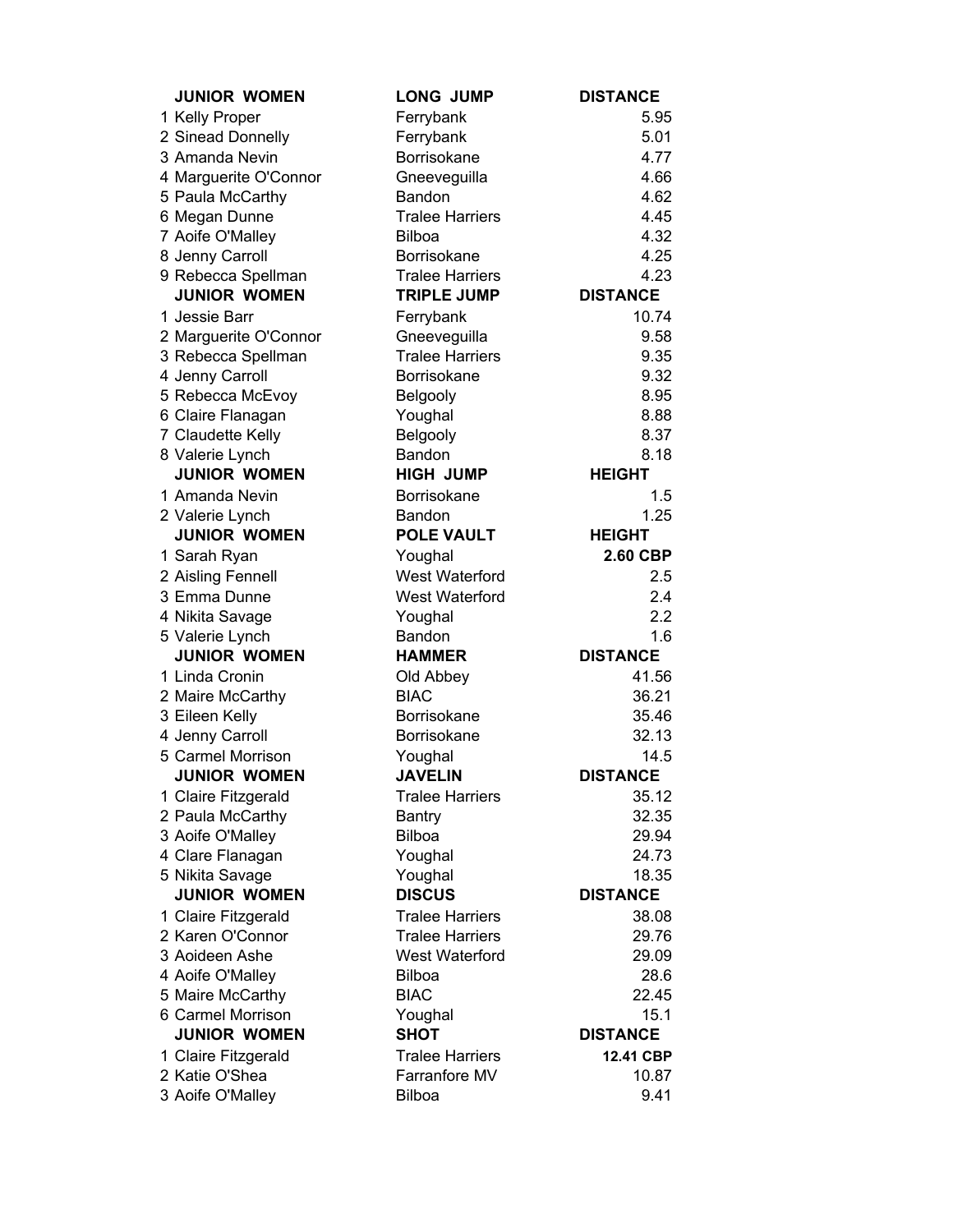| 4 Karen O'Connor                     | <b>Tralee Harriers</b>         | 8.85                 |
|--------------------------------------|--------------------------------|----------------------|
| <b>JUNIOR WOMEN</b>                  | <b>RELAY 4 X 100m</b>          | <b>TIME</b>          |
| 1 Ferrybank                          |                                | 49.29                |
| 2 Leevale                            |                                | 51.1                 |
| 3 Tralee Harriers                    |                                | 52.29                |
| 4 Gneeveguilla                       |                                | 52.31                |
| 5 Youghal                            |                                | 59.33                |
| <b>JUNIOR WOMEN</b>                  | RELAY 4 X 400M                 | <b>TIME</b>          |
| 1 Ferrybank                          |                                | 3.36.0               |
| 2 Bandon                             |                                | 3.43.5               |
| 3 Leevale                            |                                | 3.56.1               |
| <b>UNDER 23 WOMEN</b>                | 100M HURDLES                   |                      |
|                                      |                                | <b>TIME</b>          |
| 1 Kate Byrd<br><b>UNDER 23 WOMEN</b> | Leevale<br><b>400M HURDLES</b> | 17.12<br><b>TIME</b> |
| 1 Christina Broderick                |                                | 1.01.81              |
| <b>UNDER 23 WOMEN</b>                | Belgooley<br><b>100M</b>       | <b>TIME</b>          |
|                                      |                                |                      |
| 1 Kate Byrd<br><b>UNDER 23 WOMEN</b> | Leevale<br>200M                | 12.95<br><b>TIME</b> |
| 1 Christina Broderick                | Belgooley                      | 27.05                |
| 2 Ailbhe Collins                     | Dooneen                        | 27.82                |
| <b>UNDER 23 WOMEN</b>                | 400m                           | <b>TIME</b>          |
| 1 Christina Broderick                |                                | 57.29                |
| 2 Laura crowe                        | Belgooley<br>An Riocht         | 58.74                |
| 3 Elaine Cardiff                     | Kilmore AC                     | 59.1                 |
| 4 Ailbhe Collins                     | Dooneen                        | 1.00.55              |
| <b>UNDER 23 WOMEN</b>                | 800M                           | <b>TIME</b>          |
| 1 Ciara Everard                      | Kilkenny City Hrs              | 2.15.84              |
| 2 Amanda Crotty                      | Youghal                        | 3.20.51              |
| <b>UNDER 23 WOMEN</b>                | 1500M                          | <b>TIME</b>          |
| 1 Sinead Crotty                      | <b>West Waterford</b>          | 5.03.12              |
| 2 Katie Fitzgerald                   | Ballincollig                   | 5.37.40              |
| 3 Amanda Crotty                      | Youghal                        | 6.40.44              |
| <b>UNDER 23 WOMEN</b>                | 3000M WALK                     | <b>TIME</b>          |
| 1 Catriona McMahon                   | St. Mary's Limerick            | 15.02.49 CBP         |
| <b>UNDER 23 WOMEN</b>                | <b>LONG JUMP</b>               | <b>DISTANCE</b>      |
| 1 Amanda O'Farrell                   | Borrisokane                    | 4.99                 |
| 2 Christina Broderick                | Belgooley                      | 4.55                 |
| <b>UNDER 23 WOMEN</b>                | <b>TRIPLE JUMP</b>             | <b>DISTANCE</b>      |
| 1 Amanda O'Farrell                   | Borrisokane                    | 10.18                |
| 2 Christina Broderick                | Belgooley                      | 9.64                 |
| <b>UNDER 23 WOMEN</b>                | <b>HIGH JUMP</b>               | <b>HEIGHT</b>        |
| 1 Christina Broderick                | Belgooley                      | 1.4                  |
| <b>UNDER 23 WOMEN</b>                | <b>POLE VAULT</b>              | <b>HEIGHT</b>        |
| 1 Claire O'Sullivan                  | West Waterford                 | 2.2                  |
| <b>UNDER 23 WOMEN</b>                | <b>HAMMER</b>                  | <b>DISTANCE</b>      |
| 1 Rachel Akers                       | Marian                         | 54.39 CBP            |
| <b>UNDER 23 WOMEN</b>                | <b>JAVELIN</b>                 | <b>DISTANCE</b>      |
| 1 Amanda O'Farrell                   | Borrisokane                    | 26.38                |
| <b>UNDER 23 WOMEN</b>                | <b>DISCUS</b>                  | <b>DISTANCE</b>      |
| 1 Sonia Kennedy                      | Ferrybank                      | 35.91                |
|                                      |                                |                      |